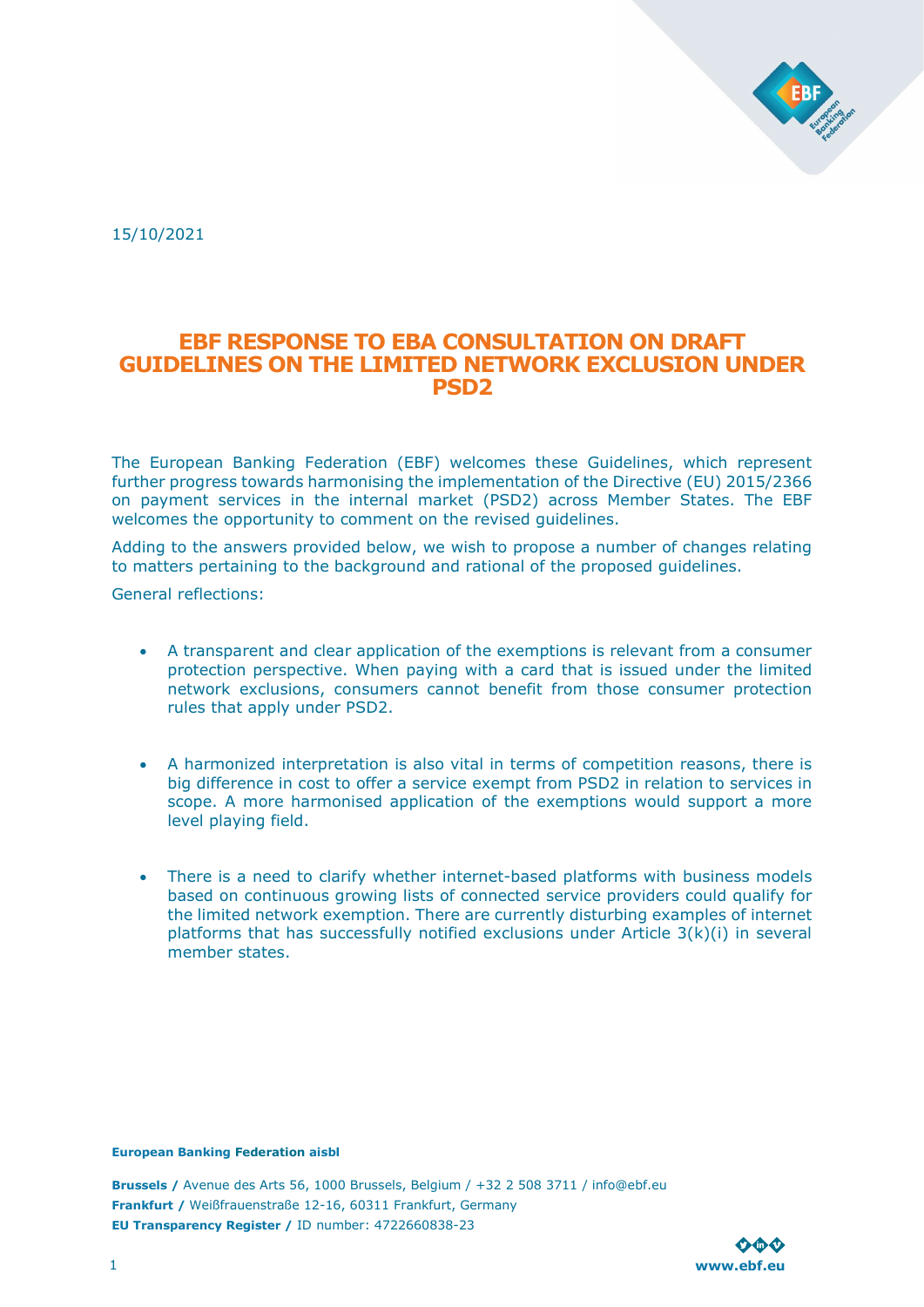

Q1. Do you have comments on Guideline 1 on the specific payment instruments under Article 3(k) of PSD2?

The majority of criteria proposed in this guideline are reasonable and useful to promote a harmonized implementation and application of the exemptions foreseen in Article 3(k).

Nevertheless, as regards GL 1.4 clarification on the type of information that the competent authorities will check in order to verify that the service providers are applying technical and contractual restrictions will be welcomed. The concept of technical restrictions is a very broad concept, and it could be difficult to give evidence in this connection.

Regarding GL 1.6 on several exempted payment instruments on one single mean of payment, our understanding is that one single means of payment could comprise several exempted payment instruments. This approach seems in line with the ECJ judgement C‑287/19, but we see a risk that this may lead to a card that can basically function in the same way as a general-purpose card, but in fact hosts several exempted payment instruments that are not subject to PSD2 requirements. This could open up for circumvention of consumer protection rules, and an unlevelled playing field for regulated PSPs and non-regulated PSPs.

Additionally, please note that GL 1.6 and GL 1.7 are not coherent and could have adverse effects. While GL 1.6 allows the issuers of a means of payments to combine more than one payment instrument within the scope of Article 3(k) of PSD2 in the same means of payment, GL 1.7 does not allow a single means of payment to accommodate simultaneously payment instruments within the scope of PSD2 and specific payment instruments within the scope of Article 3(k) of PSD2 as established in GL 1.7.

Once the combination of more than one payment instrument is allowed to be accommodated within the same means of payment it should not be determining whether the different payment instruments are within the scope of PSD2 or within the scope of Article 3(k) of PSD2, provided that the exemption applies to the payment instrument and not to the means of payment, and provided that they comply with the technical and contractual restrictions specified in GLs 1.4 and 1.5. With those requirements, payment users will be better protected by allowing the combination of exempted and non-exempted payment instruments in the same means of payment as far as these are issued by a single service provider. This will create incentives for unlicensed service providers to get a PSP license in order to be able to combine regulated and exempted payment instruments in the same means of payment, thus limiting the number of non-regulated players in the market that provide only payment services beyond the PSD2 scope.

Therefore, combining payment instruments within the scope of Article 3(k) and 'regulated' instruments in the same means of payment should always be possible, provided that each instrument within the means of payment is autonomous and independent, is clearly differentiated from the rest of instruments embedded in the same device through unequivocal elements such as the procedure of use, the functionalities or differentiated credit lines, and the payment user have been properly informed and is aware of the features of the different payment instruments combined in a single means of payment.

### European Banking Federation aisbl

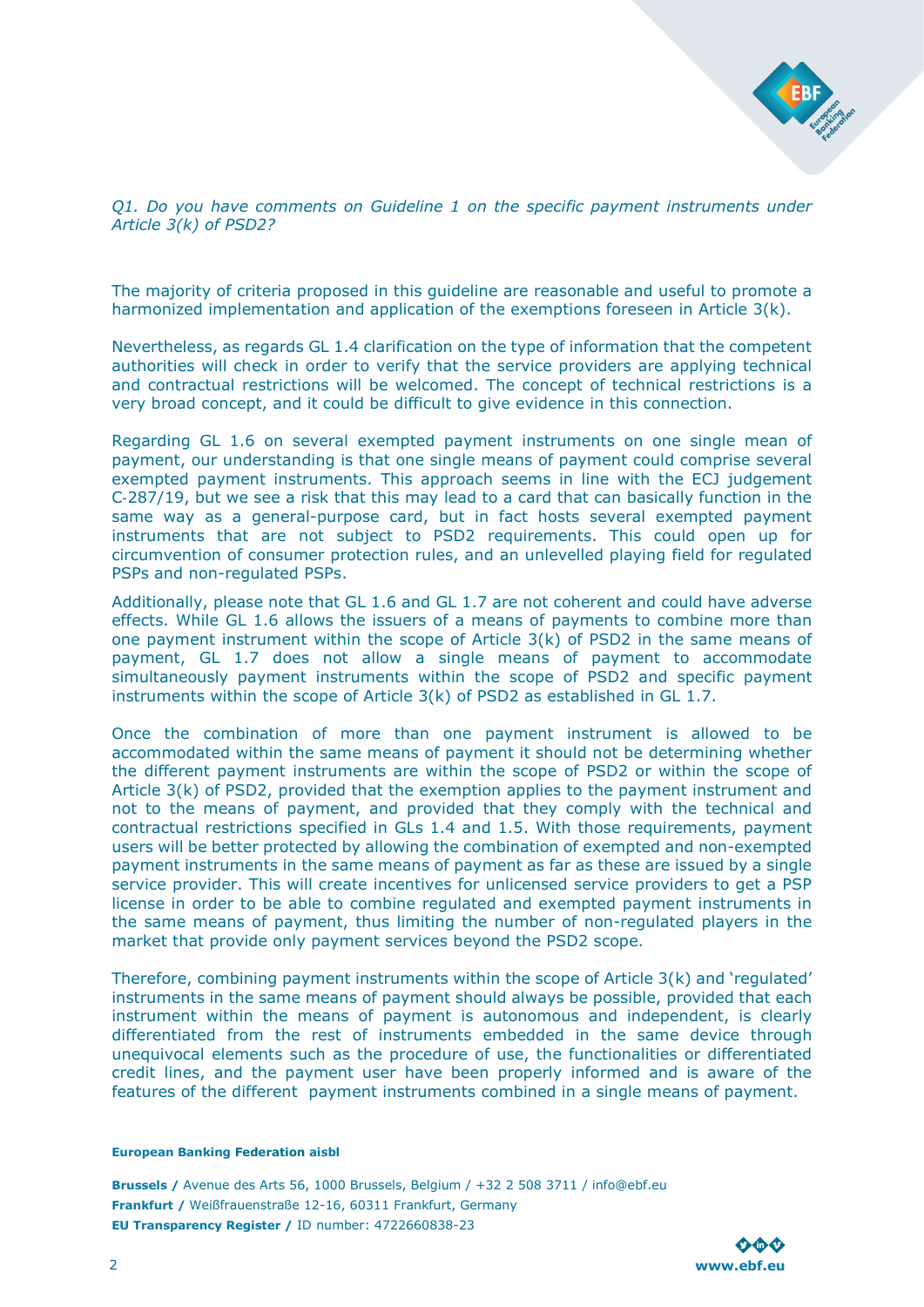

The means of payment in such cases are to be considered as a wallet of payment instruments regardless the physical or electronic format. On the contrary, physical payment instruments such as cards would be left at a competitive disadvantage before electronic payment solutions such as mobile wallets. These electronic payment solutions allow users to aggregate different payment instruments within one single device despite the fact the provider of the mobile wallet (typically the mobile manufacturer / OS provider) is not regulated under PSD2.

Furthermore, it would be aligned with GL 5.2, regarding the provision of regulated and not regulated services/electronic money by the same service provider or electronic money issuer, where it suffices to distinguish between them in a clear and easily recognisable way.

Bearing all the above in mind, GL 1.7 should be removed and GL 1.6 reworded as follows:

"Competent authorities should take into account that a single card-based means of payment can accommodate simultaneously more than one specific-payment instrument within the scope of Article  $3(k)$  of PSD2. Competent authorities should ensure that the technical and contractual restrictions specified in GLs 1.4 and 1.5 apply to each specific payment instrument within the scope of Article 3(k) of PSD2."

GL 1.12 states that the issuer of a payment instrument under Article 3(k) can be established in a Member State different from the Member State whose competent authority has received the notification under Article 37(2). It is our understanding that this does not necessarily imply that one and the same payment instrument issued under Article 3(k) can be used in several different Member States. If so – it should be clarified if EBA is of the opinion that cross border functionality is consistent with the purpose of the exclusion.

Q2. Do you have comments on Guideline 2 on the limited network of service providers under Article 3(k)(i) of PSD2?

The guideline should provide clarity on cross border issues. We do not view the so-called flexible approach (point 24 under section 4.2.2) as being helpful for Competent Authorities nor other industry participants since the "flexible approach" opens up for arbitrary and incoherent decisions that would threaten to further distort competition on the payment instrument market. As of today, some countries accept a limited network exempted card to be used cross border and some countries do not.

Platforms that do not themselves offer goods or services but instead only facilitate and offer a marketplace for goods or services shall not be viewed as offering premises as worded in PSD2 Article 3 (k)(i) which follows by GL 3. Furthermore, it should be clarified that internet-based platforms with business models based on continuously growing lists of connected service providers shall not qualify for the limited network exemption. This should be suggested as a disqualifying factor in the guidelines or at least a factor that heavily weighs against an exclusion. Despite this e.g., Facebook Payments International Limited has been registered under the limited network exemption in several member states.

# European Banking Federation aisbl

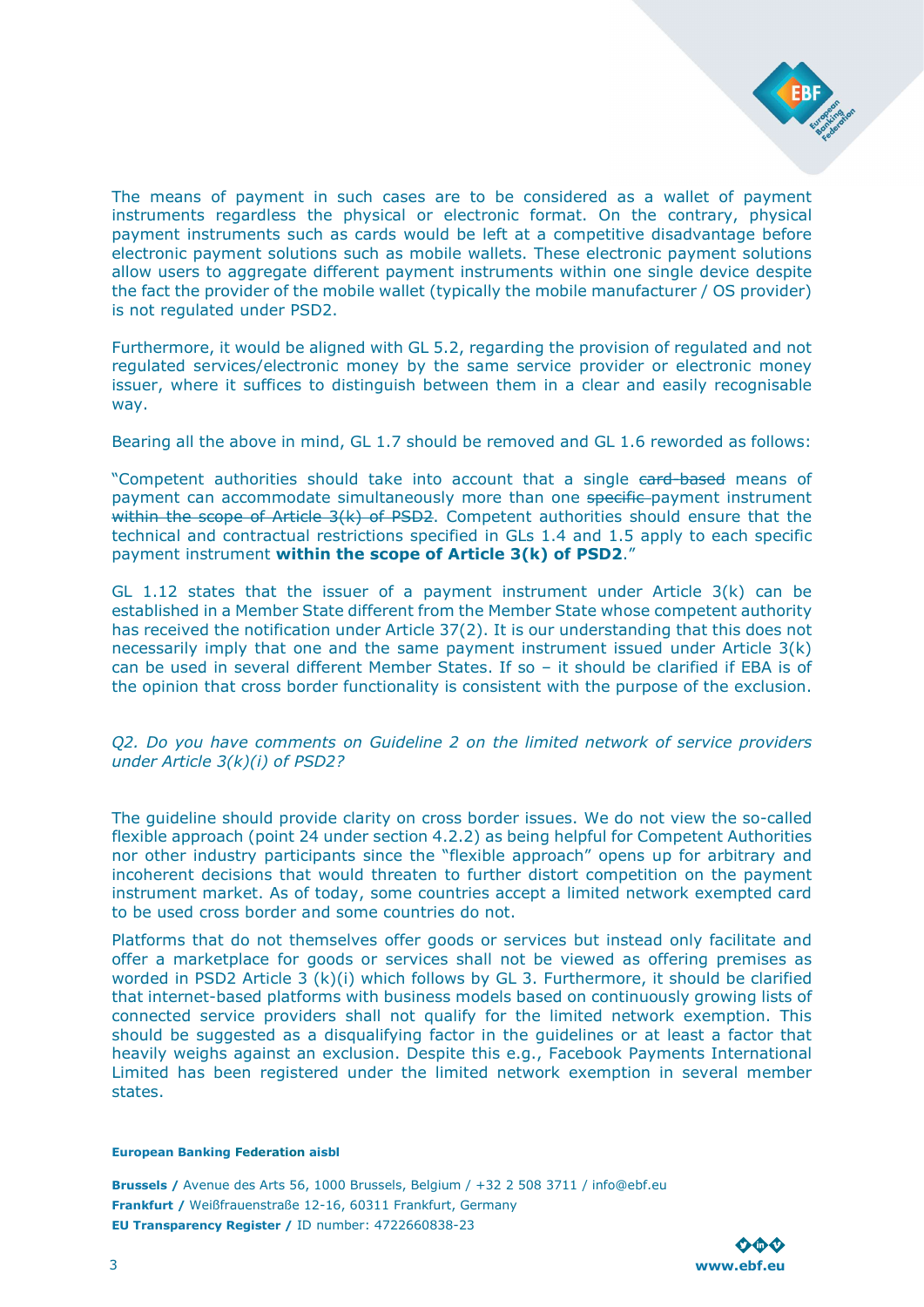

Regarding GL 2.1 b) and c) - "before submitting the notification" should probably rather be "when submitting the notification".

GL 2.1 and 2.2 still seem to be very vague and may still lead to different treatments. For example: What would the limitation of number of providers be for online platforms? Should they be entitled to use this exemption at all?

Some of the 2.2 points are questionable/difficult to understand and may lead to different interpretations and implementations, e.g.:

a) "size of the geographical area". We consider the actual area size to be totally irrelevant.

c) What is meant with "The envisaged amount to be credited to the payment instrument" - only e-money that can be loaded to the payment instrument or also e.g., a spending cap or a credit line?

e) What is meant with "categories of customers"? It could be interpreted as B2C or B2B, but beyond that would be difficult to interpret and apply.

g) Whereas the network is centralised or decentralised would need to be elaborated in terms of added risk.

Point 25 under section 4.2.2 of the Consultation Document

On the topic of different examples of existing limited networks, we suggest not adding the following proposed potential requirements to the background and rational section of the proposed guidelines due to being far too extensive as well as impractical to assess:

- o A specific region with local producers of foods and services
- $\circ$  Stores within a town, which are registered in the local town chamber of commerce

Point 26 under section 4.2.2 of the Consultation Document

We suggest not adding this paragraph in the background and rational section of the proposed guidelines as it could be perceived as proposing a manner to circumvent the limitations set to contain the use of the exemption. The proposed set up could be assumed to create paperwork without the added value that should be provided by the explained rational for regulatory guidelines.

Q3. Do you have comments on Guideline 3 on the instruments used within the premises of the issuer under Article 3(k)(i) of PSD2?

No comment.

Q4. Do you have comments on Guideline 4 on the limited range of goods or services under Article 3(k)(ii) of PSD2?

# European Banking Federation aisbl

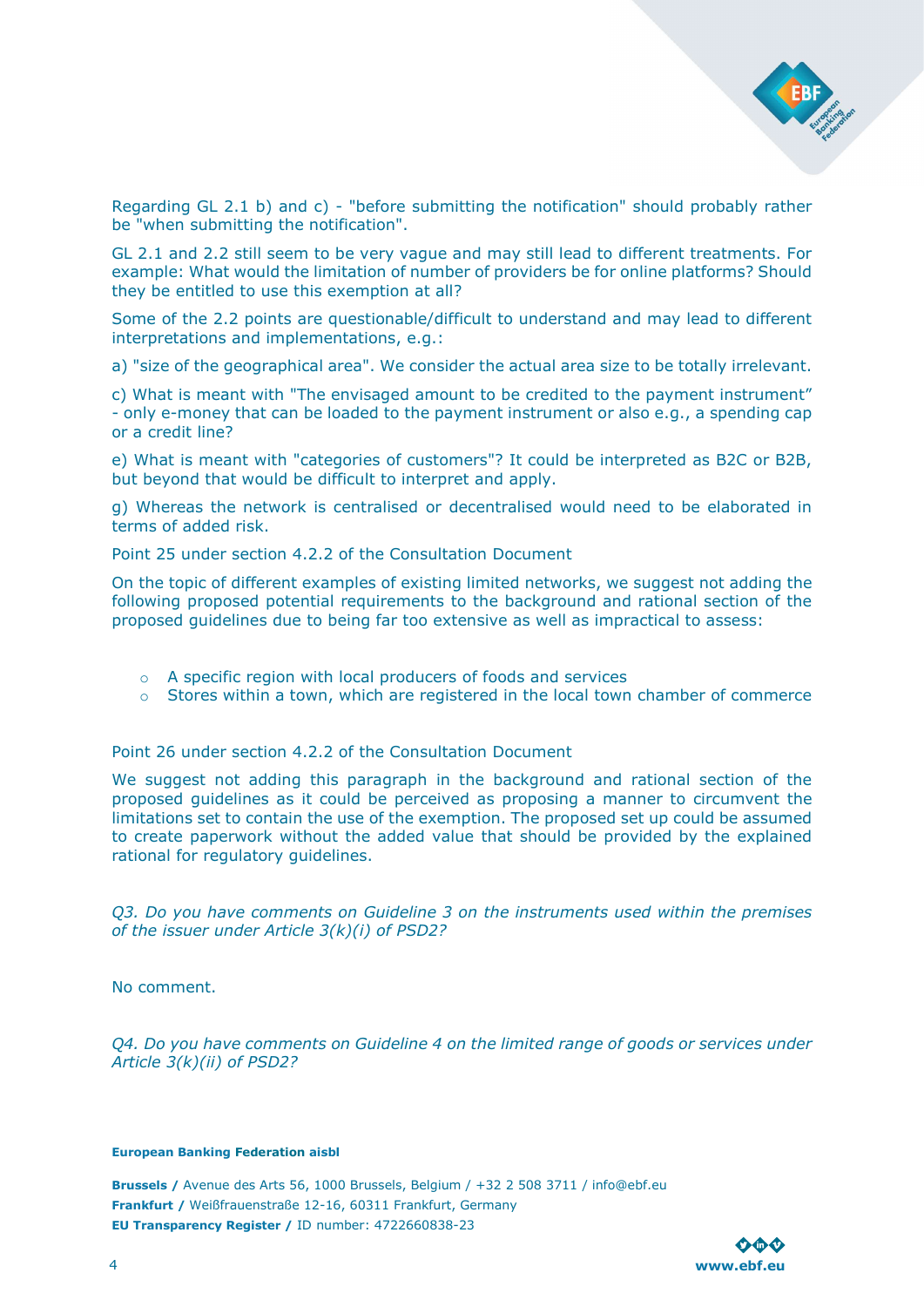

The guideline could provide even more clarity on what range of goods or services should be considered "limited range of goods or services". We suggest including examples indicating what goods or services that cannot be assessed as having a functional connection between them. Some countries consider it acceptable to mix fuel and victuals under the limited range of goods or services exemption as long as they are provided at the same place, and some countries do not accept it. Given that today's supermarkets typically offer hundreds of thousands of goods of various categories there is a need to reach a common definition of the concept of limited range of goods or services. E.g., what motivates GL 4.3?

GL 4.4: The current phrasing is too vague and will not lead to the necessary harmonisation.

GL 4.4(f): Same comment as concerning GL 2.2.(g) above. Whether the network is centralised or decentralised would need to be elaborated in terms of added risk. If this is not done, we suggest removing this indicator as it does not guide the regulator when assessing the applicability of the exclusion.

Q5. Do you have comments on Guideline 5 on the provision of services under Article 3(k) of PSD2 by regulated entities?

Generally, EBF does not agree that it is unclear from PSD2 if regulated entities should be able to use the exemption or not. In addition to the reasoning already provided by the EBA itself, it is also clear from the location of both Article 3(k) and Article 37 that also regulated entities shall be able to use the exemption. Both articles are located in chapters that regulate joined provisions that apply for all payment service providers.

It is not completely clear what is meant by "different brands" in point GL 5.2. E.g., could it still be a combination of the payment brand (that is used for several products) and a product specific brand or should it only be a product specific brand?

In relation to GL 5.3 - we can see that it can be beneficial for consumers to receive the information that the payment instrument is not protected by the PSD2 provisions. But we do not see why this obligation should only apply to regulated entities - the need would be the same for regulated and unregulated entities. Having this obligation for regulated entities only could give the impression that products from regulated entities are worse and thus give a competitive disadvantage.

In relation to GL 5.4 - also here - the same rules should apply for regulated and unregulated entities. There is no legal basis for having stricter obligations for regulated entities compared to unregulated entities.

General comment: EBF would find it beneficial if it could be clarified that regulated entities do not have to make use of the exclusion, but instead can treat the card as a regulated card and thus not require notifications or similar.

Q6. Do you have comments on Guideline 6 on the notifications under Article 37(2) of PSD2?

# European Banking Federation aisbl